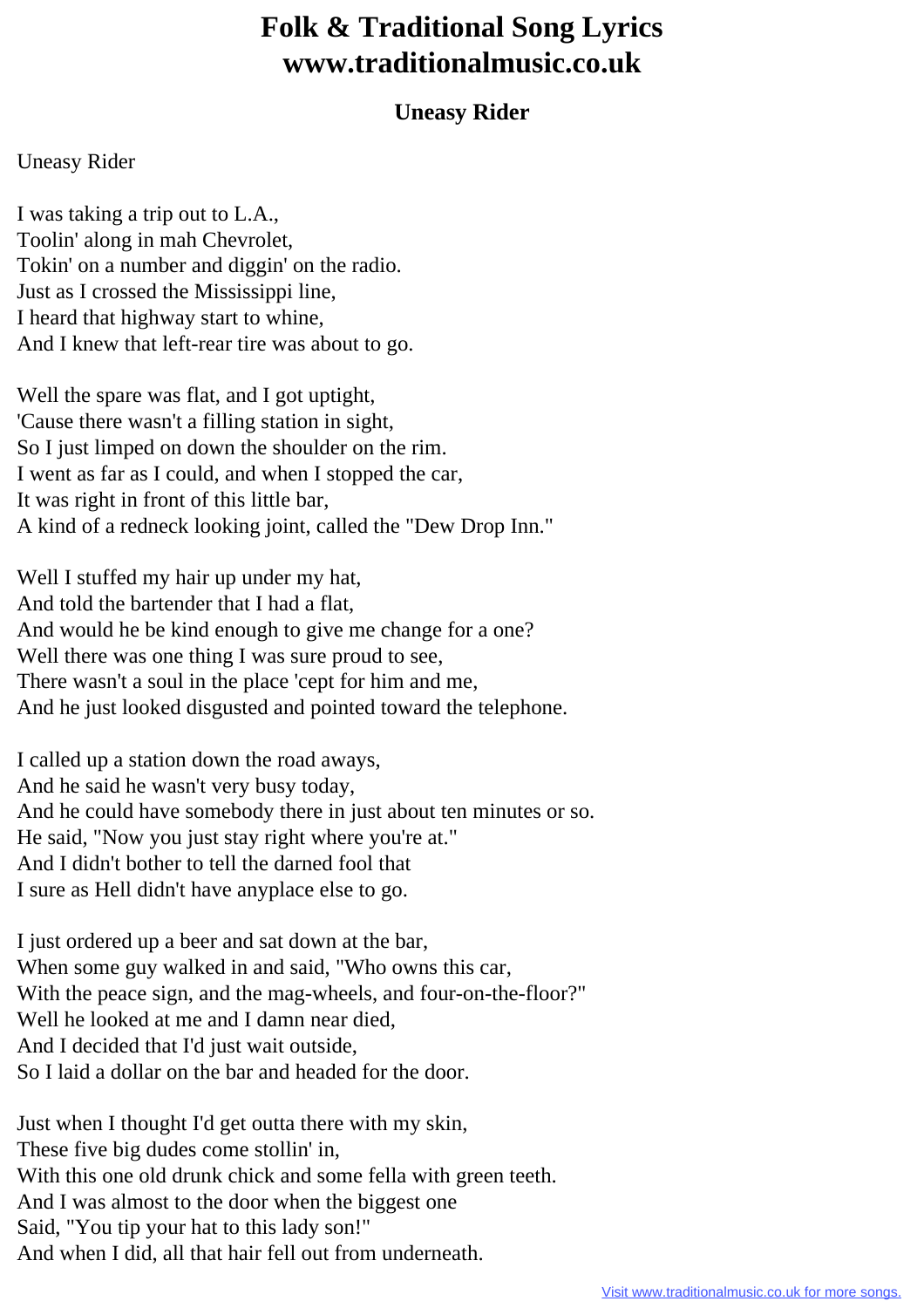Now the last thing I wanted was to get in a fight In Jackson, Mississippi on a Saturday night, 'Specially when there was three of them and only one of me. But they all started laughing, and I felt kind o' sick, And I knew I better think of something pretty quick, So I just reached out and kicked old green teeth right in the knee.

Now he let out a yell that would curl your hair, But before he could move I grabbed me a chair, And said, "Watch him folk, 'cause he's a thoroughly dangerous man. Well, you may not know it, but this man's a spy. He's a undercover agent for the FBI, And he's been sent out here to infiltrate the Ku Klux Klan."

He was still bent over, holdin' on to his knee, But everybody else was looking' and listenin' to me, And I laid it on thicker and heavier as I went. I said, "Would you believe this man has gone as far As tearing `Wallace' stickers off the bumpers o' cars, And he voted for George McGovern for President."

"Well, he's a friend of them long-haired, hippy-type, pinko fags, I betcha he's even got a Commie flag, Tacked up on the wall inside o' his garage. He's a snake in the grass, I tell ya guys, He may look dumb, but that's just a disguise, He's a mastermind in the ways of espionage."

They all started lookin' real suspicious at him, And he jumped up and said, "Now just wait a minute, Jim, You know he's lying, I've been living here all of my life. I'm a faithful follower of Brother John Birch, And I belong to the Antioch Baptist Church, And I ain't even got a garage, you can call home and ask my wife."

Then he started saying something 'bout the way I was dressed, But I didn't wait around to hear the rest, I was too busy moving, and hoping I didn't run outta luck. And when I hit the ground, I was making tracks, And they were just takin' my car down off the jacks, And I threw the men a twenty, and jumped in and fired that mother up.

Mario Andretti would a' sure been proud, Of the way I was movin' when I passed that crowd, Comin' out the door, and headed toward me in a trot. And I guess I should o' gone ahead and run, But somehow I just couldn't resist the fun, Of chasing them all, just once, around the parking lot.